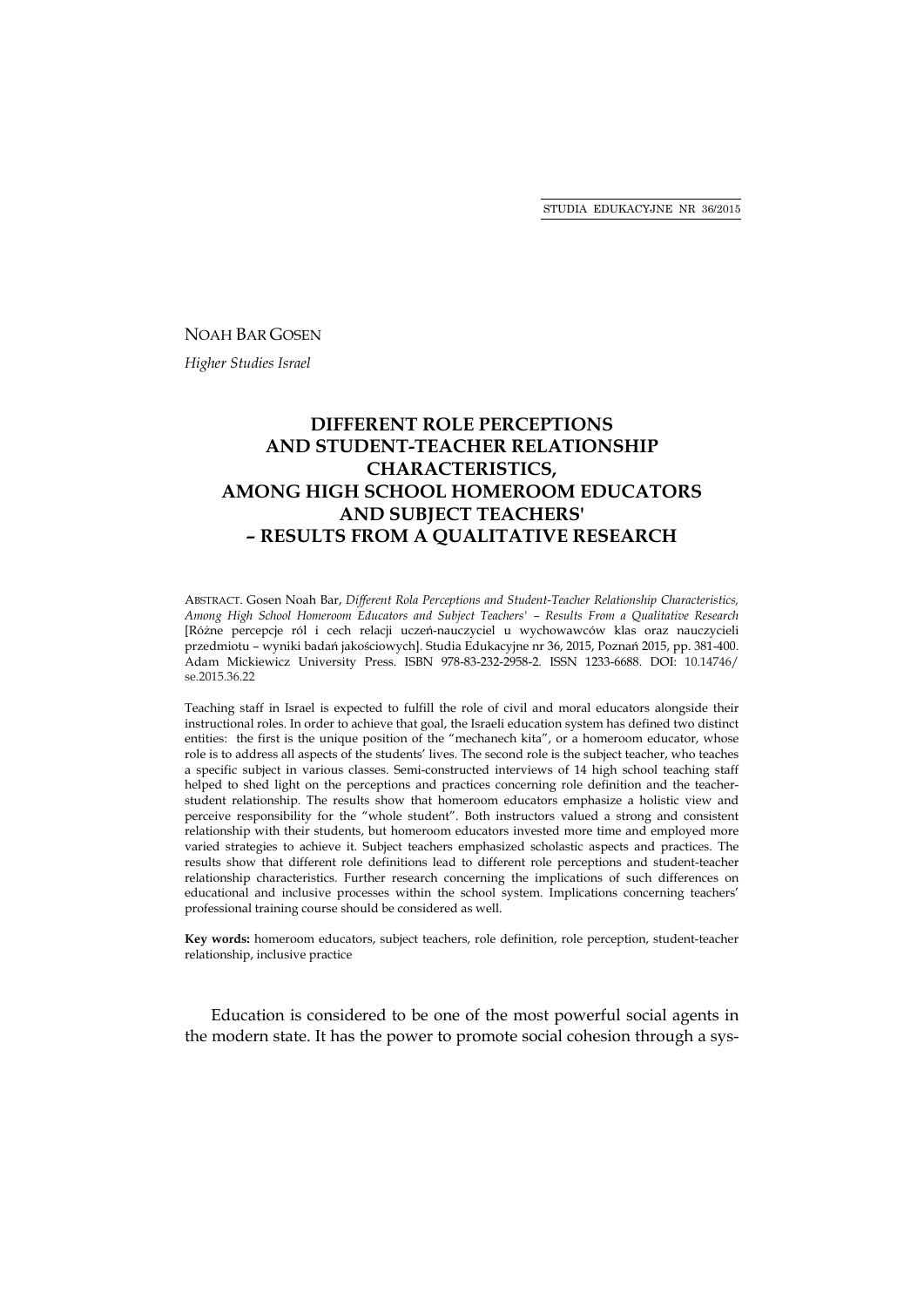tem based on equality, justice and free education for all1. Two centuries after the industrial revolution, schools serve as institutions where socializations processes take place2 while teachers fulfill the role of promoting moral and social development as well as providing education and knowledge to their students. Both objectives are pursued within the relevant cultural and social contexts in which the school system operates<sup>3</sup>. Through the years each objective has developed rationale, practices and evaluation methods that are deemed essential to its achievement. These methods can be parallel, intersecting or complimenting in different instruction contexts as well as in different schools and education systems. Therefore, when general educational targets are being defined, the differentiation existing within the teachers' role definition must be taken into account.

# **Teaching and socialization aspects within the teachers' role definition**

Supporting socialization processes and teaching go hand in hand within the school's framework and instruction practices. They represent two aspects of the fine art of education. As all educators are teachers and all teachers are expected to be educators, these aspects can be seen as unique and complementing at the same time.

Instruction, or teaching, focuses on transmitting knowledge and skills aiming at educational excellence. Supporting socialization processes aspect concentrates on providing professional mentoring to life, aiming at personal and societal excellence4. The teaching task focuses on the employment of various methods aimed to encourage learning processes which are characterized by the accumulation of knowledge5. It is a deliberate process aimed at introducing the student to the world of achievements<sup>6</sup>. Supporting socialization processes aspect focuses on emotional, social and ethical aspects as part of the student's personal growth and maturation process, as an individ-

<sup>1</sup> G. Bernahu, *Inclusive Education in Sweden: Responses, Challenges, and Prospects*, 2011, p. 128-148.

<sup>&</sup>lt;sup>2</sup> S. Bowels, *Understanding Education and the Reproduction of the social division of Labor New* York 1977,

<sup>3</sup> T. Adar, *An Introduction to Education and Teaching*, Tel Aviv 1974, p. 9-23.

<sup>4</sup> N. Aloni, Preface: *The Philosophy as the Love of Wisdom and the Yearning for Comprehensive Understanding in the Art of Life*, Tel Aviv 2005.

<sup>5</sup> R.S. Peters, *What is an Educational Process?,* London 1966.

<sup>6</sup> M. Oakeshott, *Learning and Teaching*, London 1966.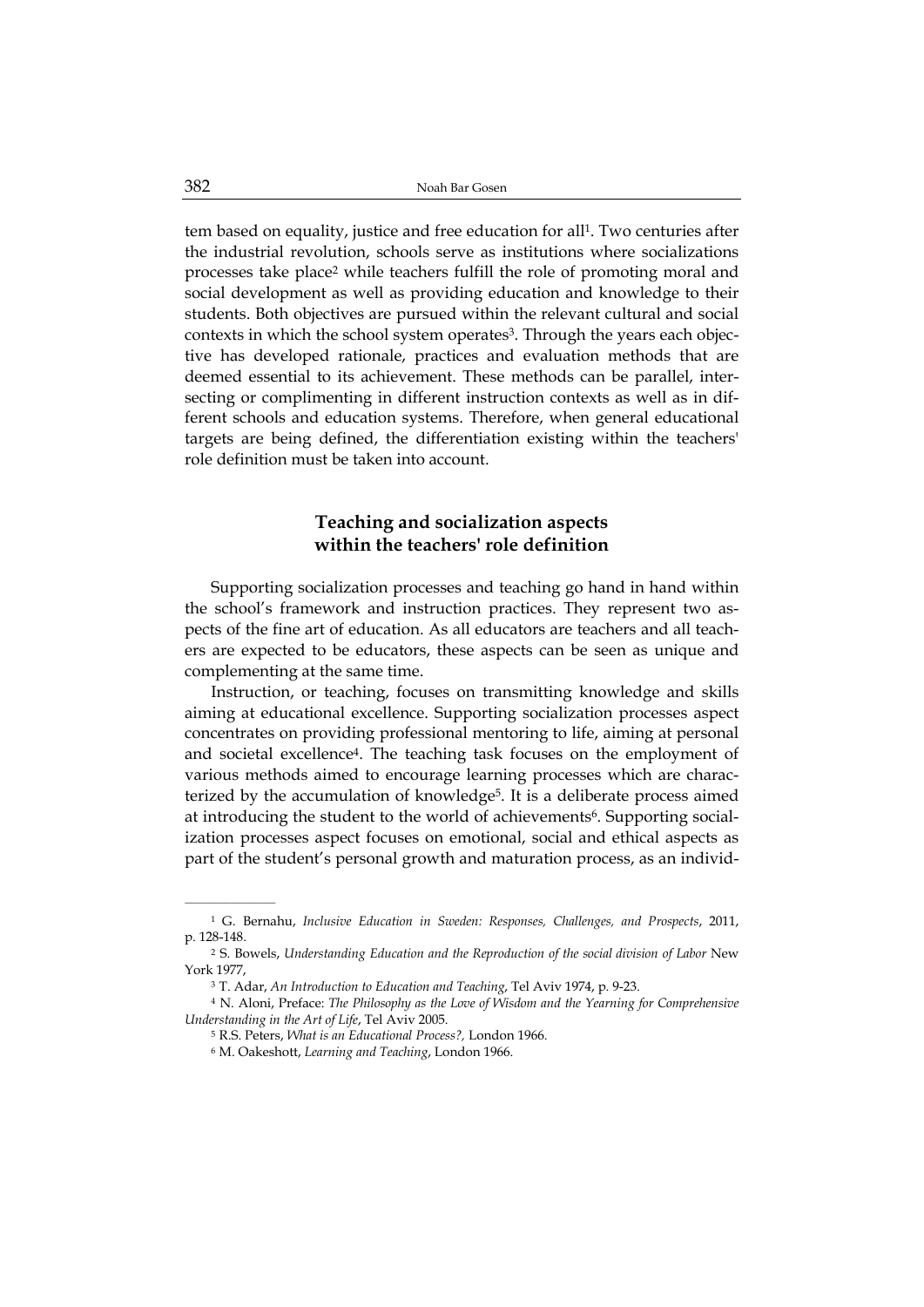ual as well as a part of a social group7. In this process, based on Korczak's perception, the adult – i.e. the educator – serves as an enabler for the child's growth and prosperity8. It is a deliberate process aimed at encouraging students to fulfill their personal potential and ethical growth, and become involved members of the community, as well as participating and contributing citizens9.

The teacher as an instructor will consternate on the acquisition of knowledge, as well as enhancing students' learning abilities<sup>10</sup>. The practices he or she will use will be those that promote learning processes such us literacy competencies – reading, writing, and understanding, as well as behavioral conduct which enables teaching and learning within the classroom. The teacher as an educator will use practices aimed at promoting personal nurturing relationship with the students as individuals, as well as part of a social group. The teacher will consider the student as a human being, deserving of support and respect; a whole person who needs special attention, assistance and understanding from his teacher<sup>11</sup>.

Evaluation methods of the teaching aspects include tests at class level, national level (Meitzav<sup>12</sup>) and international level (PISA<sup>13</sup>,TIMSS<sup>14</sup>). High

<sup>10</sup> M. Oakeshott et.al.

\_\_\_\_\_\_\_\_\_\_\_\_\_\_\_\_\_\_

<sup>11</sup> J. Korczak, *The Child Religion*, Trans. D. Sadan and Z. Arad, Lochamey Hgetaot, 1978.

<sup>12</sup> A Hebrew acronym for Measures of School Effectiveness and Growth. The MEITZAV standardized achievement tests are intended to examine to what extent elementary and junior high school students meet requirements based on the curriculum in four core subjects: science and technology, English, mother tongue (Hebrew/Arabic), and mathematics, at two grade levels (5th and 8th). Tests are administered in mother tongue competency in the second grade as well (Razer, Mittelberg, Motola and Bar Gosen, 2015. P. 17). When the tests are external, i.e. checked and evaluated by external personnel from the Ministry of Education, a survey checking school climate is added to the tests.

<sup>13</sup> The PISA is an international study conducted by the Organization for Economic Cooperation and Development (OECD), which Israel joined in 2010. The study was launched in 2000, and takes place once every three years. Its goal is to examine to what extent 15year-old students are 'ready for adult life', that is, they have acquired general thinking and comprehension skills and understanding in a way that allows them to cope well and effectively with their environment. The study tests literacy levels in three disciplines: reading, mathematics, and science. Each study cycle focuses on one of these three areas (though the two others are also measured). In the 2009 PISA study, the emphasis was on reading literacy. (Razer, Mittelberg, Motola and Bar Gosen, 2015. P. 17).

<sup>14</sup> TIMSS: an assessment in the framework of the IEA Trends in International Mathematics and Science Study (TIMSS). TIMSS assessed student achievement in mathematics and science

<sup>7</sup> S. Zidkiyahu et al., *Classroom Management*, Mofet 200.

<sup>8</sup> S. Adan, *Henryk Goldszmit – Janusz Korczak – the Man, the Educator, the Author*, Jerusalem 2000.

<sup>9</sup> S. Zidkiyahu, et. al., *Text-Books and Text People' what is the Role of the Mechanech in the Jewish Secular High School in Israel, and what is the Place of the Jewish Texts within that Role?*  Diss., 2011.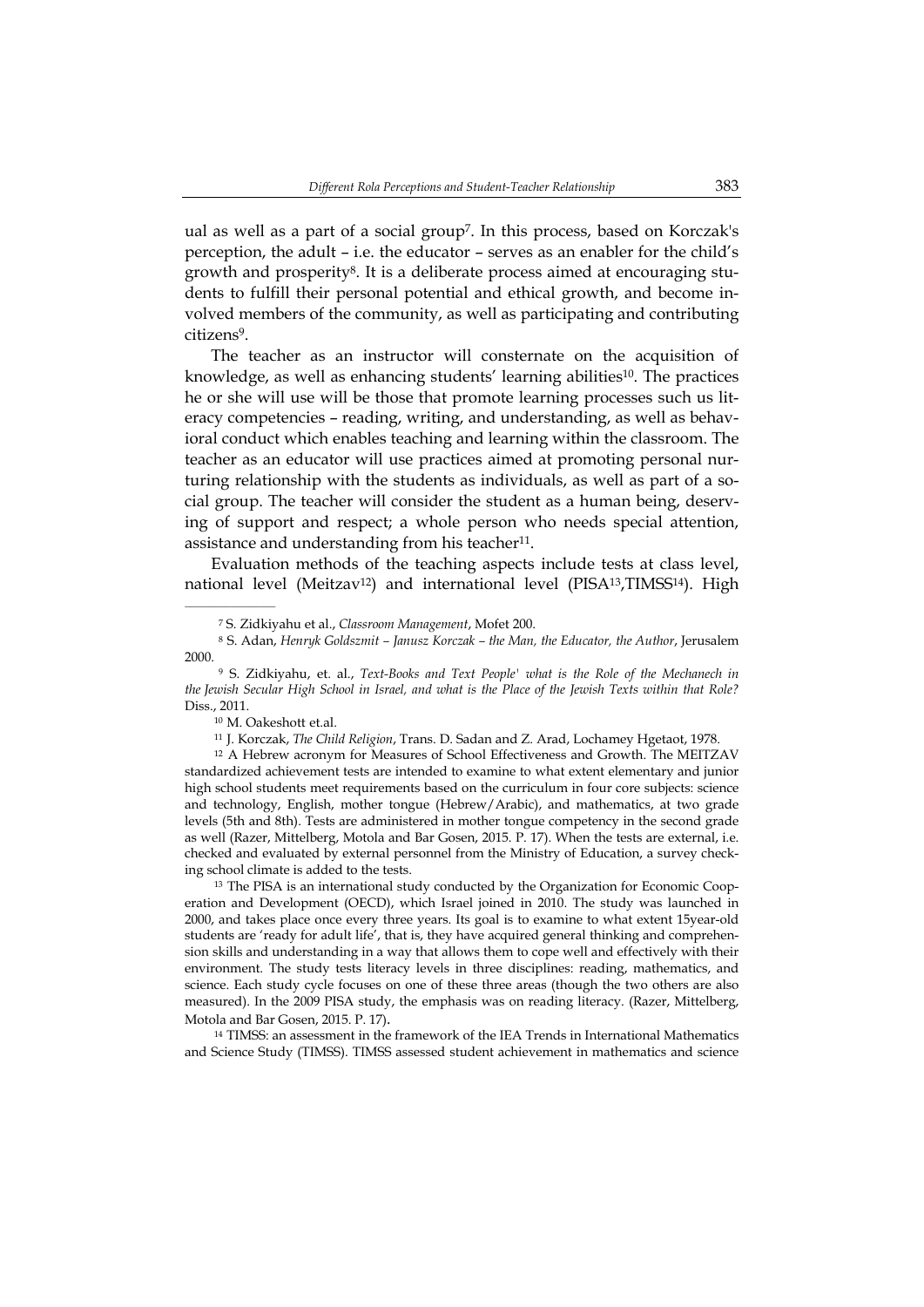schools are evaluated by their rates of students who matriculate as well as their average matriculation scores15. Evaluation Methods concerning the educating aspects are less defined and formulated:16 Dropout rate can be a measure for the school inclusive abilities;17 School climate survey, which is a part of the Meitzav, tests parameters such as teacher-student relationships, school violence, and sense of security, and thus can be considered as an evaluation tool for educational objectives. Additionally, in recent years, the Ministry of Education annually ranks high schools according to parameters such as evaluation and tests' integrity, social achievements, and civil excellence. The ranking list is then published in the media18.

Teachers are professionals who are expected to teach based on their acquired knowledge, and pedagogic and methodological skills19. They are expected to be educators who implement valuable social and moral aspects as part of their ongoing relationship with their students<sup>20</sup>. Their training emphasizes pedagogic and methodological skills as well as broader educational issues concerning child development, learning processes, and promoting social interaction within the classroom. However, in comparison with the aspect of teaching, the socialization aspect, although embedded in the role of the homeroom educator, is less defined and taught. It has been questioned whether it can be taught at all<sup>21</sup>.

Although the socialization and instructional aspects were described here through the emphasis on their differentiated variables, in reality they are complementary and interrelated. Responsibility and responsiveness from the teacher, as manifested in the socialization aspect, is an important tool for achieving instructional objects as well enhancing students' personal growth and learning abilities<sup>22</sup>.

at the fourth and eighth grades, as well as trends over a 16-year period. The previous cycles of TIMSS were conducted in 1995, 1999, 2003, 2007, 2011 (http://www.iea.nl/timss\_2011.html ).

<sup>15</sup> M. Razer et al., *Israeli high school teachers' perceptions and attitudes towards a pedagogy of inclusion*, 2015, DOI: 10.1080/13603116.2015.1019373

<sup>16</sup> S. Sherman, *Responsiveness in Teaching: Responsibility in Its Most Particular sense*, 2004, p. 115-124.

<sup>17</sup> M. Razer et al., *Inclusion and Achievement in Education: Contradictory or Complementary Goals?* Oranim, 2013, p. 11-28.

<sup>&</sup>lt;sup>18</sup> Walla! News *'where do most moral and ethical high school students in Israel study?'* [Access: 11.8.15].

<sup>19</sup> Council for Higher Education. the Council Resolution Concerning *'Guidelines for Teachers Training Program in Academic Institutions in Israel – Ariav Committee Report.* Israel 2006.

<sup>20</sup> Council for Higher Education et al.

<sup>21</sup> J. Korczak, *The Child Religion*.

<sup>22</sup> S. Sherman, et al.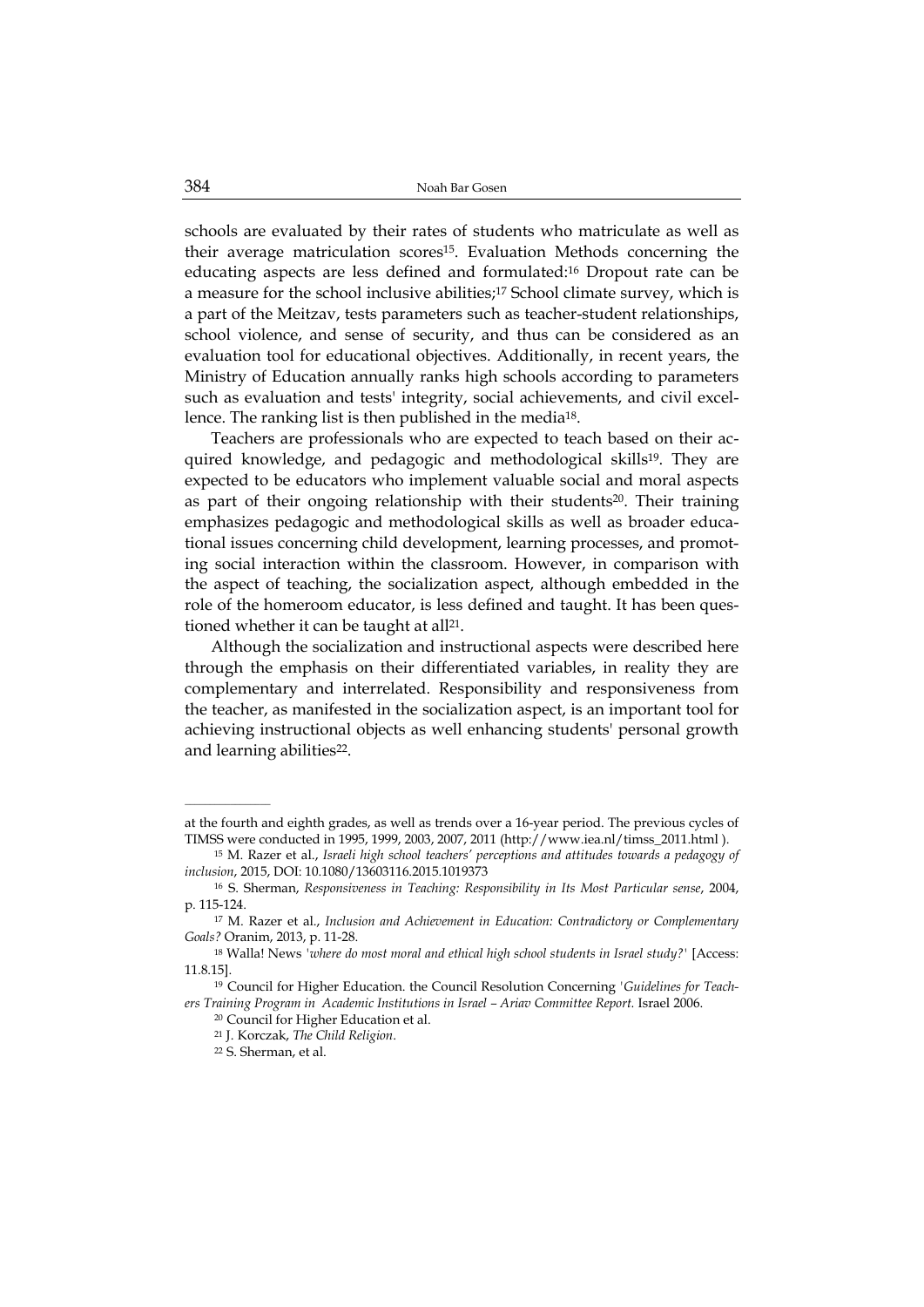# **Two distinct roles within the Israeli education system: the homeroom educator and the subject teacher**

The Zionist movement in Israel, at the beginning of the 20<sup>th</sup> century, wished to abandon the conventional religious educational methods. It sought to adapt a modern way of education as performed in the European states. The renewed school system served under the dominance of the National Institutes (the governing institutions prior to the establishment of the Jewish state) as a tool to consolidate the national consciousness of the Israeli citizens of the future state23. School teachers were expected to fulfill the role of civil and moral educators alongside instructional roles. Students were divided according to age, into homeroom classes- called Kita – a social unit which stays constant during the school year, and where most subjects were being taught. Students could be part of the same Kita during their entire school years. Each Kita has a homeroom educator<sup>24</sup>, who remains constant throughout the year, and sometimes longer than a year. The homeroom educator also serves as a subject teacher within the school, at his/her class and other classes. The homeroom educator complex role definition is unique to the Israeli education system25.

Thus, the Israeli education system has defined two different professional roles among school teachers<sup>26</sup>: The role of the homeroom educator – the 'Mehcanech', originated from the Hebrew word 'chinuch' meaning education – who focuses on the educational – i.e the socialization processes' aspects, and the subject teacher – 'Moreh' from the Hebrew word 'Hora'ah' means instruction or teaching – who focuses on the instructional/ teaching aspects of his/her specific subject. In Israel, these terms represent two different role definitions that operate side by side in the Israeli school system. Bakshi-Brosh<sup>27</sup> claims that the role differentiation is a conscious organizational phenomenon which manifested also in a different salary structure and differentiated work procedures between homeroom educators and subject teachers.

A comprehensive literature review concerning the origin and differences between homeroom educators and subject teachers was executed by several researchers28. A review of the main points is included here.

<sup>23</sup> T. Lam, *Educational Ideologies and Teaching Methods*, Tel Aviv University 1999.

<sup>24</sup> D. Gordon, W.I. Ackerman, *The Mechanech: Role Function and Myth in Israeli secondary Schools*, 1984, p. 105-115.

<sup>25</sup> S. Zidkiyahu, et al.

<sup>26</sup> Ministry of Education, et al.

<sup>27</sup> I. Bakshi-Brosh, *The Significance of the Roles of Homeroom Educators and Subject Teachers in the Israeli Education System*, Negev 2005.

<sup>28</sup> I. Bakshi-Brosh, et al. A. Sela, et al. M. Razer, 2015 et al.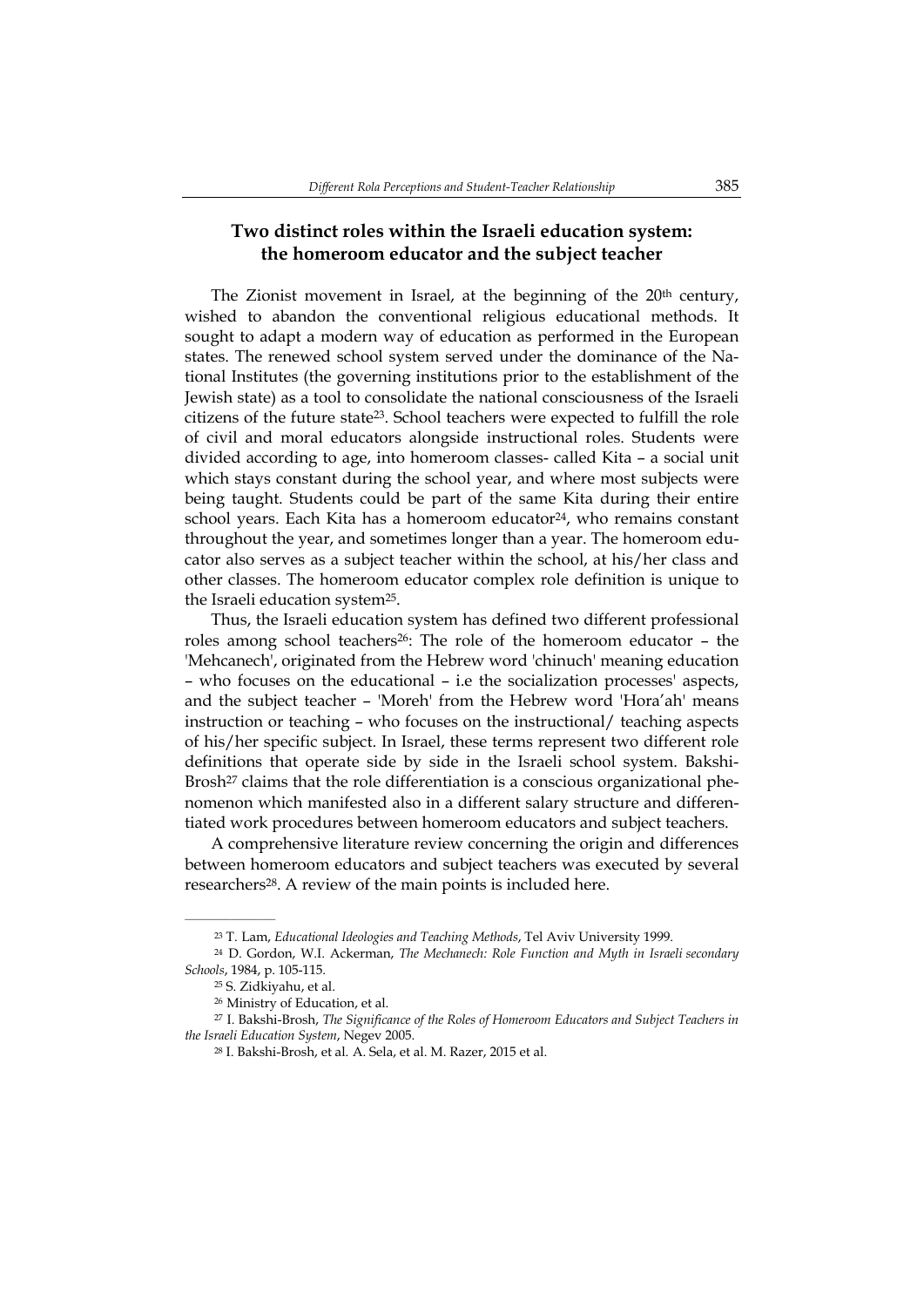The subject teacher's role description as defined in The Ministry of Education's formal website29 indicates that the subject teacher teaches the professional subjects in different classes, according to her/his teaching license and based on the work plan set by the school principal. The teacher is in charge of teaching the subject as well as teaching the students proper learning procedures and work habits. Achievements are measured quantitatively in different knowledge tests at school, and on national and international level. According to this role definition, subject teachers should concentrate on teaching specific knowledge, as well as specific learning strategies that are compatible to the subject domains. Eventually, subject teachers evaluate how well the students internalized that knowledge. It can be assumed, according to this role definition, that subject teachers will be more inclined to use measurable learning processes<sup>30</sup> and objectives. Their perception of the student will be limited to the subject context. Their sense of responsibility concerning the student will be limited to the scope of their subject. Their relationship with their students will be related to subject context and instructional matters rather than to personal and social concerns.

The homeroom educator's role definition is much broader<sup>31</sup>. Homeroom educators are responsible for addressing all educational and social aspects relevant to their students, as well as the social cohesion of the entire class, and providing for needs which are not entirely learning-related (Razer, et. al.  $2015$ ), at the student level and at the class unit level<sup>32</sup>. The homeroom educator is also responsible for maintaining an ongoing, learning-supportive relationship with the students' parents33. The homeroom educator role takes the responsibility over the affective aspects of the learning process rather than the actual instruction practices<sup>34</sup>, in a way that can resemble a supportive parenting style. Such similarity can influence student motivation to achieve scholastic and social achievements<sup>35</sup>.

## **Research questions**

The research question investigates the different role perceptions and student teacher relationship characteristics among high school homeroom

<sup>29</sup> Ministry of Education, et al.

<sup>30</sup> Razer M., et al.

<sup>31</sup> Ministry of Education, et al.

<sup>32</sup> Y. Tadmor, *Homeroom Teachers as Key Figures in Education*, Tel Aviv 1999, p. 200-217.

<sup>33</sup> Ministry of Education, et al.

<sup>34</sup> S. Sherman, et.al

<sup>35</sup> K.P. Wentzel, *Are Affective Teachers Are Like Good Parents? Teaching Styles and Student Achievements in Early Adolescence*, *2002*, p. 287-301.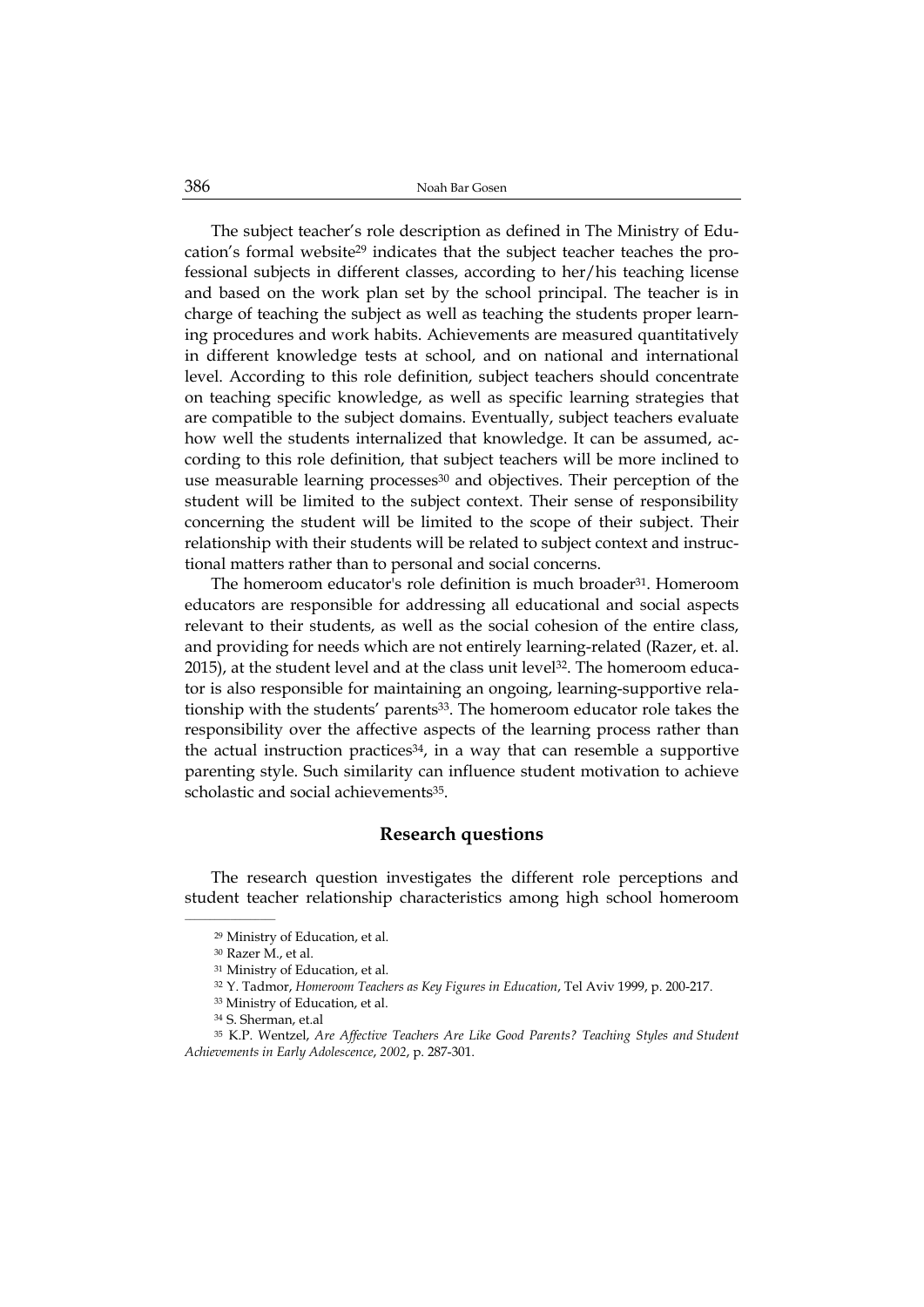educators and subject teachers. Based on the professional literature review as well as the formal role descriptions created the Ministry of Education, it can be assumed that differences will be found between these professionals as related to those aspects of their work. Since the homeroom educator's role focuses on students' personal learning processes as well as students' moral, behavioral and social aspects and social inclusion processes that refer to the class as a social unit, it can be assumed that s/he will be more inclined to conduct various interactions with the students and will hold a more holistic perception of them, in comparison with subject teachers. Homeroom educators' sense of responsibility concerning their students will far surpass the scope of their subject of instruction in comparison with subject teachers. Homeroom educators' relationship with their students will be consistent and personal and will relate to aspects other than solely scholastic matters.

### **Research population**

Twelve semi-open interviews were held with six homeroom educators (2m, 4f) and six subject teachers (6f). (Age disparity homeroom educators 38- 55. Age disparity subject teachers 27-64 yrs. Seniority disparity homeroom educators 13-26 yrs. Seniority disparity subject teachers 3-30 yrs). Complementary interviews were held with school counselor and school vice principal (2f, Age disparity 44-50 yrs.).

All of the interviewed teachers work in a rural comprehensive regional high school in the Jewish sector, spanning four years of learning  $(9<sup>th</sup> - 12<sup>th</sup>)$ grades). School population includes approximately 800 students and 100 teachers. Approximately 50% of the students come from rural and urban settlement surrounding the region. Teachers' population characteristics are very similar to students' population<sup>36</sup>.

School population SES is average. External measures such as matriculation certificate rates, matriculation tests' grades<sup>37</sup>, and military drafting rates<sup>38</sup> rank the school above average in comparison with other Israeli high schools within the Jewish sector<sup>39</sup>. The school is defined as a regular school and it includes three classes in each grade level for students with different

<sup>36</sup> School site [access: Jan. 2015]

<sup>37</sup> Ibidem.

<sup>38</sup> K. David, http://www.mynet.co.il/articles/0,7340,L-3999693,00.html [Access: August 2015]. (Hebrew)

<sup>39</sup> School site [Access: January 2015].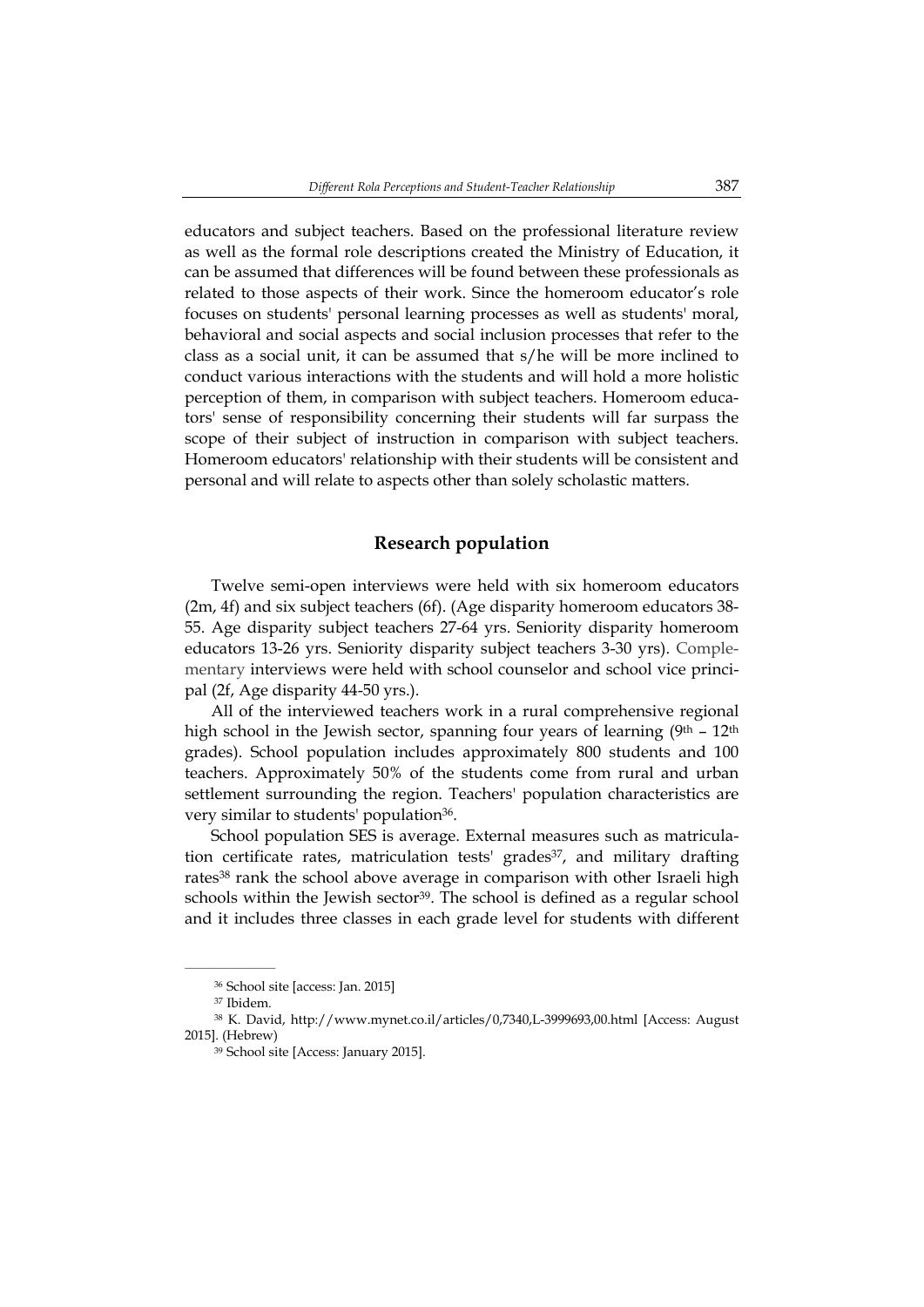levels of learning disabilities. All students are aimed to achieve a partial or full matriculation degree.

All homeroom educators teach as subject teachers in different classes. The homeroom educator meets his class every morning for 15 minutes. At this session s/he checks attendance, review behavioral reports from the day before, pass information or discuss current events. In addition, s/he holds two homeroom hours in his/her class as part of a planned educational program. In these lessons ethical and social values and events are being discussed as well as current events. The homeroom educator accompanies his/her students to all social and extra-curricular activities taking place as part of the school year, including field trips. Subject teachers teach their classes according to hours assigned to that subject (2-4 lessons per week). Subject teachers who teach in stratified subjects (Math or English for example) or a specific subject like Physics or Electronics, which is not a core subject, will meet a selected group of students every lesson, but never the whole class. As a whole, a homeroom educator is responsible for 20-35 students in his homeroom class. A subject teacher meets several classes, thus his/her instructional responsibility scope can be over a hundred students.

## **Research Methods**

Qualitative interviews<sup>40</sup> using semi - structured interviews with open questions, were held with every teacher individually. The emphasis on qualitative methodology was chosen in order to receive a naturalistic and descriptive data which, through an inductive analytic process, can bring out the meaning the teachers give to their role definition, behaviors and attitudes<sup>41</sup>.

The interviews were based on questions regarding specific foci that are part of the teachers' role scope. Role definition – i.e. homeroom educator or subject teacher, defined goals, values and successes within that role, evaluation of professional training prior and during their teaching experience, relationship with students, peers and students' parents, attitudes toward disciplinary issues, and inclusive practices, and their perception of the student and their responsibility toward him.

All interviews took place in the second trimester of the school year. Most interviews took place outside school premises. Each interview length was

<sup>40</sup> R.K. Yin, *Qualitative Research From Start to Finish*, NY 2011.

<sup>41</sup> R.C. Bogdan, S.K. Biklen, *Qualitative Research for Education – an Introduction To Theories and Methods*, U.S.A. 2007.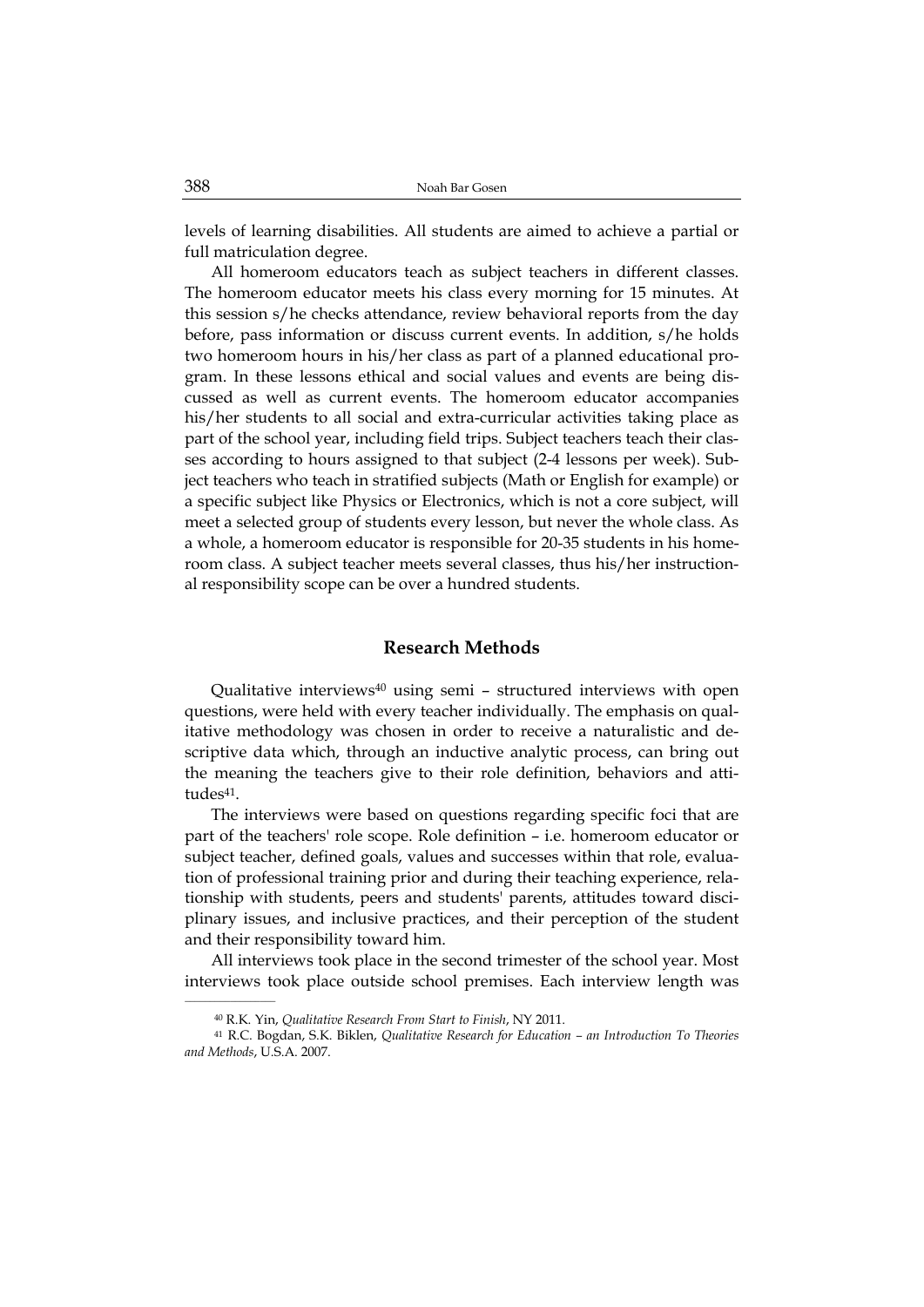approximately one hour. All teachers interviewed expressed gratitude for the opportunity to reflect on their profession, use insight, and be heard. All teachers interviewed expressed satisfaction of their daily work as teachers. After obtaining interviewees' consent, all interviews were documented.

Due to existing personal and professional relationships with teaching staff, special precautious had to be taken in order to remain neutral and objective during the interviews. As a whole, the interviewees were very open and candid. The interviewees spoke their mind and reflected on their professional behaviors, values and attitudes. The position of an interested listener was kept without imposing or directing the interviewed teachers<sup>42</sup>.

After coding the answers, the perceived data was categorized according to main themes; teachers' student perception, student teacher relationship and role practices and objectives. The qualitative analyses revealed three prominent themes: The first theme relates to the teachers' perception of the students and the definition of teacher's responsibility toward the students. The second theme relates to student-teacher relationship, their importance, frequencies and means of communication. The third theme relates to underlining characteristics of role definitions and practices on the continuum between teaching or instructional aspects and educational aspects.

### **Analysis**

Analysis will be presented in three sections. In the first section each theme will be presented together with answers distribution and prominent relevant quotes. At the second section an in-depth discussion will be presented, in which themes and leading quotations will be analyzed within a theoretical context. Lastly, generalizations and implications will be concluded as practical implications, further research suggestions and a foundation for drafting a quantitative questionnaire which will be the center of the complete research.

#### **First theme: Perception of the students**

High school students come from various SES, family structures, and contexts. They all take part in the long difficult journey to achieve their matriculation degree in various subjects – core subjects and subjects of choice

 $\overline{\phantom{a}}$  , where  $\overline{\phantom{a}}$ 

<sup>42</sup> R.K. Yin, et al.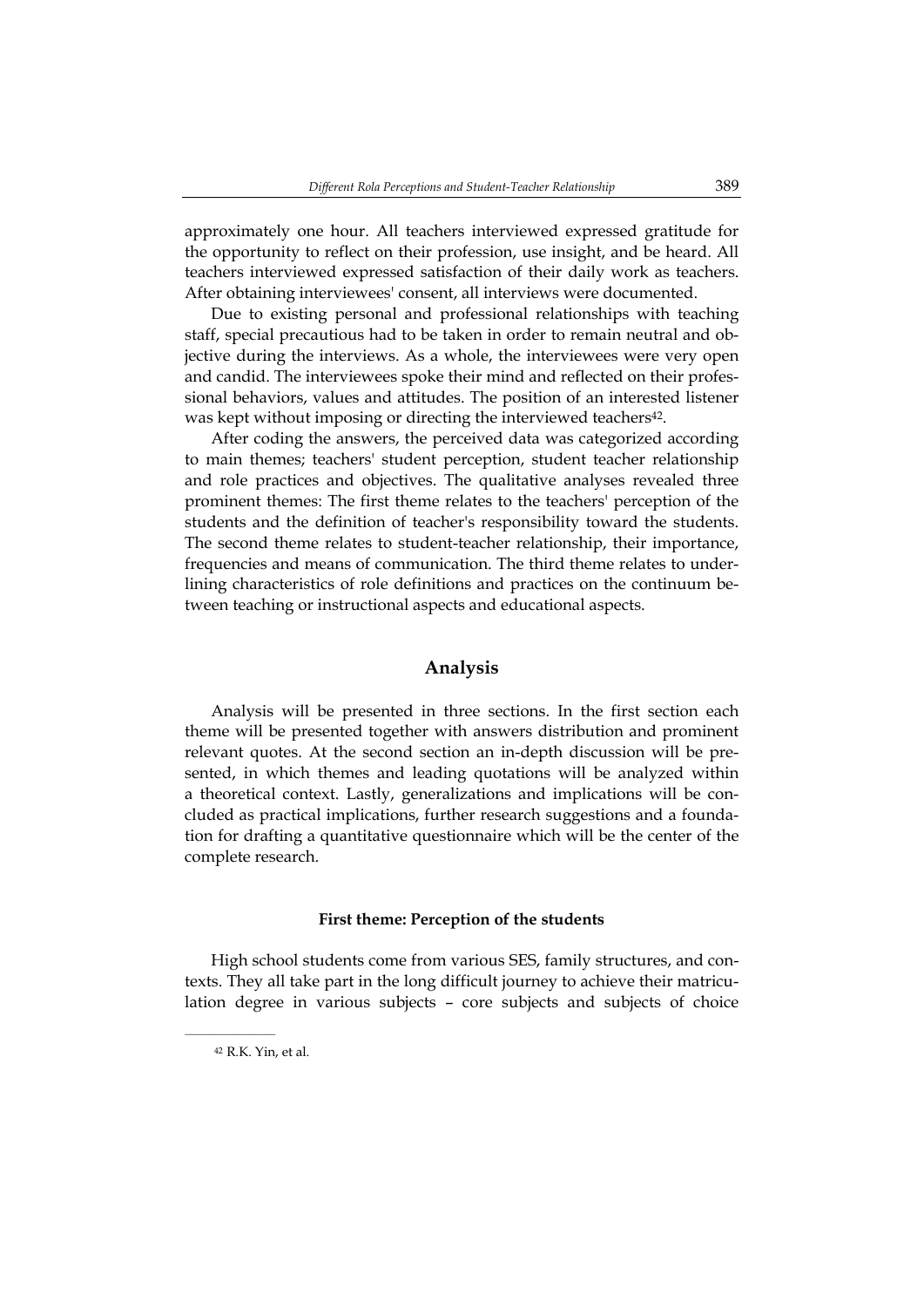-a journey which makes them face various teachers and scholastic demands. They also take part in social activities and experience peer support and competition. They are students, children, sons, and daughters. Therefore, it is important to understand what do teachers, in different roles, 'see' or take into account, from these aspects.

 Homeroom educators expressed a more holistic view of their students, and a higher sense of responsibility, in comparison with subject teachers. This perception can be seen in three dimensions:

1. "Every child is a whole world…"

The idea that a student is much more than just a student was expressed specifically by one homeroom educator, but variations of this perception were stated by all homeroom educators: "*Every child is a whole world… every day is special and every child is special…" (Y, 50) "We have a broader picture of the student…" (I, 55) "To know the kids in depth and to be there for them...especially if they have difficulties or problems they cannot overcome by themselves... This is the homeroom educator class and he knows the children best..." (D, 45)*

Subject teachers expressed their lack of knowledge about the students' lives outside the classroom and acknowledged the fact that homeroom educators possess that knowledge: *"I consult with the homeroom educator who knows the children much better… the homeroom educator has information that only he knows…"(Y, 64) "The subject teacher's role is narrower. Homeroom educators have a broader view of the student and the learning process…I don't deal with things that happens at [the student's] home or life. It is a big different…" (I, 55)* 

2." …for some of my students I take the place of a parent."

The close and nurturing relationship between the homeroom educator and their students can sometime resemble parental relationships. Interviewed homeroom educators reflected on that subject and expressed parental feelings and attitudes toward their students: *"I wanted to be close to them. I think it expresses the parental perception I have of my role" (D, 48) "Every year I discover that for some of my students I take the place of a parent. I see it as part of my role..." (M. 38) "In the class that you educate, the children are yours for years… you are highly committed…" (D. 45)* 

Subject teachers also acknowledged the strong attachment between homeroom educators and their students. Some were very clear about the differences they see between their role as teachers and the parental role. *"I am a teacher, and most regular children have enough friends and adults in their lives." (L, 56) "A subject teacher can perform his role more neatly... (H, 27). "A subject teacher role... protects me from involvement, disappointment, frustration and expectations. Everything takes place within the realm of my field of expertise…" (M. 48).*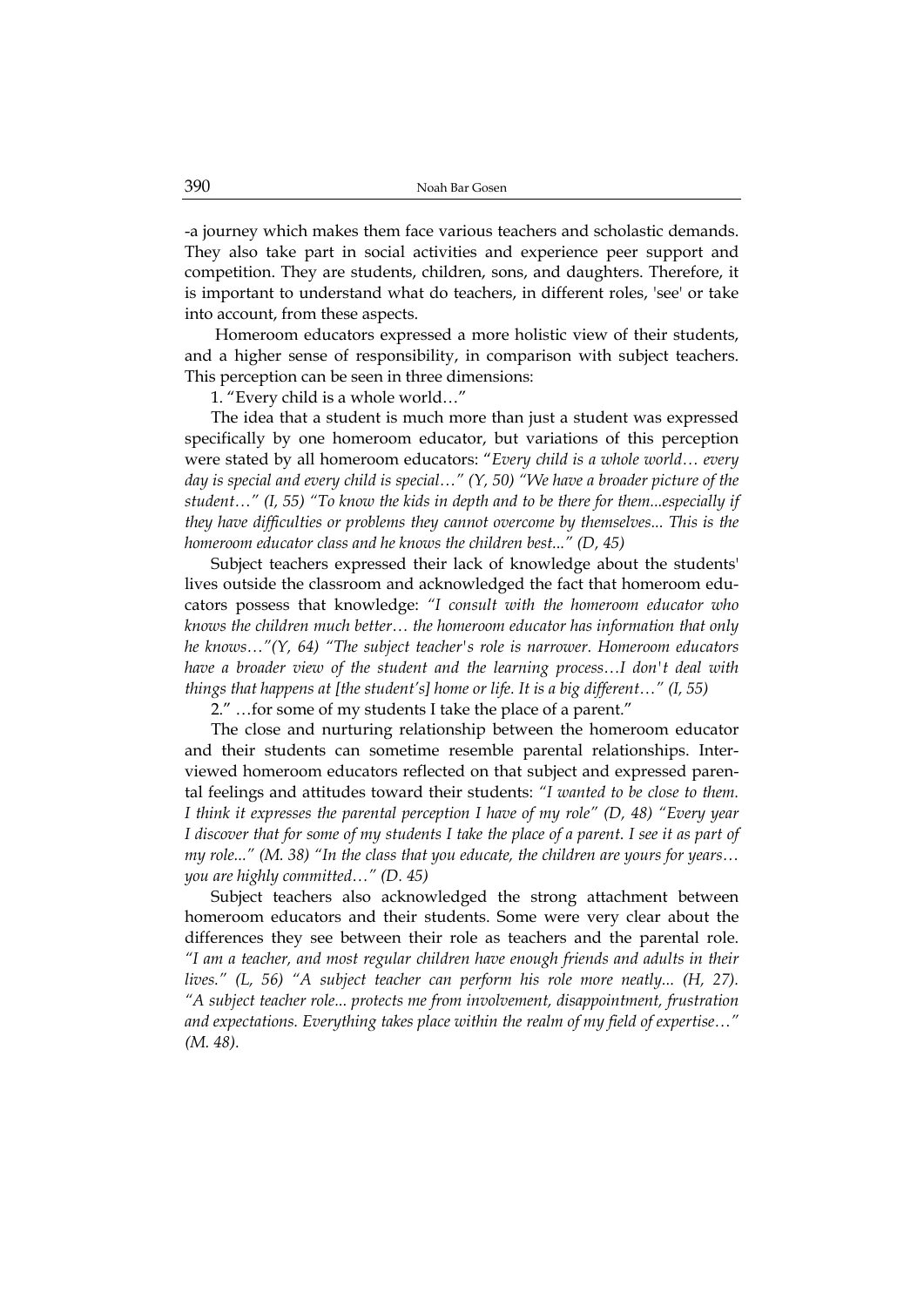3. "It is a 24/7 kind of responsibility"

The role of the homeroom educator encompasses vast responsibilities concerning the student scholastic, behavioral, personal, social and ethical aspects. Homeroom educators expressed their sense of responsibility as a never-ending obligation. They also recognized the wide scope of this responsibility, which covers all school activities as well as external events which affect the students' performance and behavior at school*: "It is a 24/7 kind of responsibility…" (D, 45) "A field trip is the homeroom educator. Every problem in the evening is the homeroom educator's problem. I am their address for every problem at school… usually and as the first step it is definitely the homeroom educator..." (I, 55) "A subject teacher concentrates on learning. I do all the other processes... I need to be on duty all the time. It's a daily routine…" (Y, 50) "My availability for them is nearly endless…" (M, 38)*

Subject teachers defined their responsibility as more limited and confined to the realm of their subject: *"The educating role demands the split between teachings and looking after the classroom which takes 24 hours a day...I am not responsible for them like the homeroom educator… I don't feel like an educator because I am not defined as one… I like to invest everything in teaching… as a homeroom teacher I couldn't find the time for it…" (L, 56). "My Experience as a homeroom educator made me give up that role. It took a lot of time, technical activities, high emotional involvement…" (M, 48) "Homeroom educators are responsible for everything that happens to the child beyond the scope of the specific lesson. I am responsible only for the subject and to what happens in the lesson itself" (M, 33).* 

#### **Second Theme: teacher –student relationship**

School is where students and teachers meet. Most instruction, teaching and learning processes take place within the realm of teacher –student relationships. These relationships can be a key factor to students' success or failure. Therefore, it is imperative to identify how teachers in different roles perceive these relationships.

Homeroom educators and subject teachers both valued the existence and preservation of teacher–student relationships. Homeroom educators invested more time and performed more activities designed to form and preserve these relationship. Three dimensions were identified:

1. "If you want to do it well you must have this relationship" Consistent and supportive relationships between teachers and students are perceived as vital for achieving scholastic and educational targets, and both teachers and students are encouraged to sustain personal and direct communication. All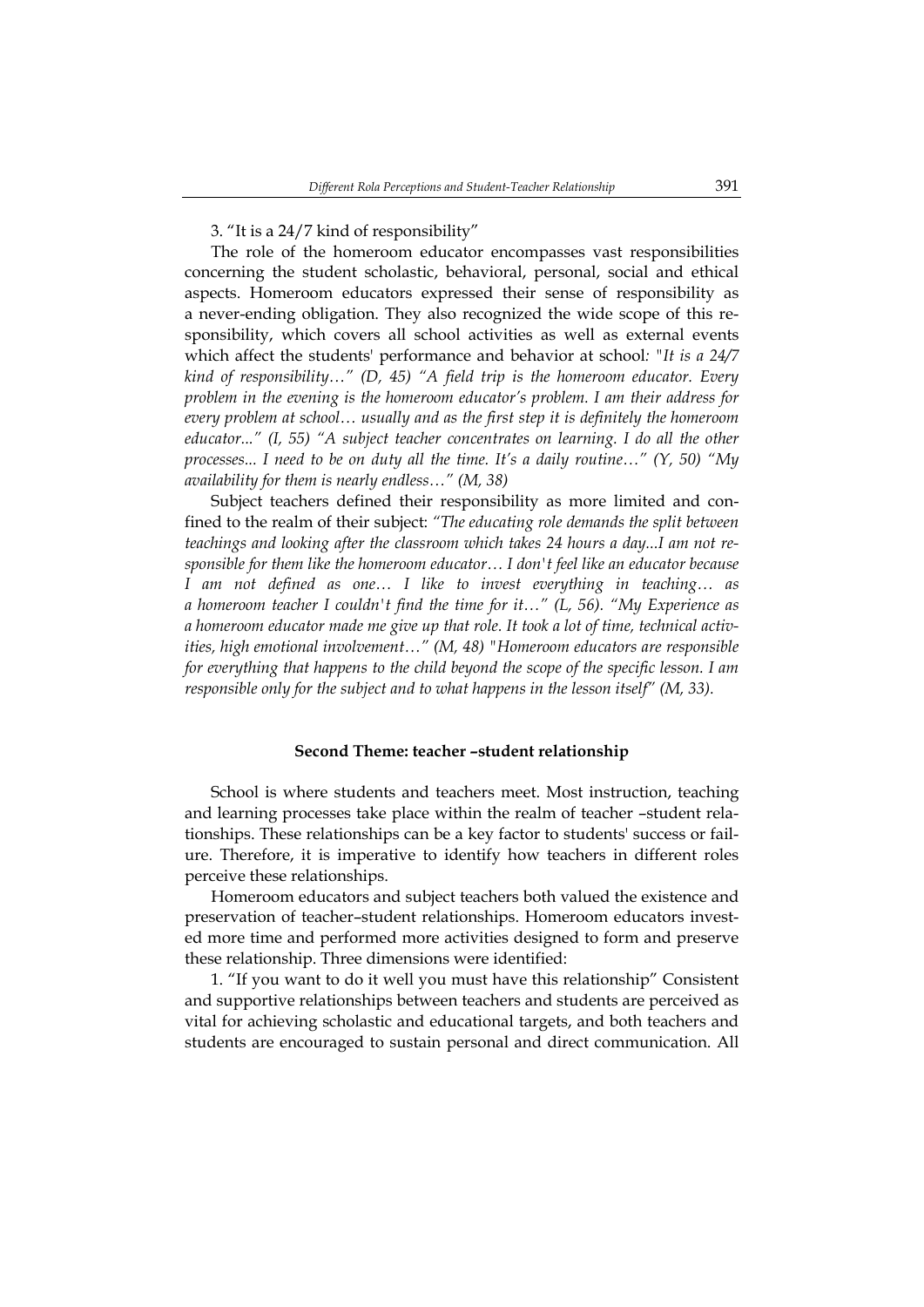the interviewed teachers emphasize the importance in creating and sustaining these relationships. All the interviewed teachers described their communication practices. All interviewees agreed that homeroom educators invested more time and effort in order to sustain ongoing relationships with their students, in comparison with subject teachers. The scope of these relationships varied and included personal, scholastic, social and behavioral aspects.

"*Listening comes before everything else. The ability to listen to the students all the time. Personal conversations. I want to get to know the children, to hear them openly and directly." (D, 45) "I don't have transparent students, I don't ignore any of my students… Many conversations, endless conversations. To let [the student] know that it is important to me that he will be in the classroom…" (H, 55)* 

Subject teachers emphasized the importance of sustaining an ongoing relationship with their students. Their relationships with the students and the communication with them was related mainly to the subject they taught in class. *"I communicate with most of the students, but I say frankly that due to classes' size I cannot reach all of them… I don't reach the quiet children, the transparent ones...' (Y, 64) "As a subject teacher I don't feel I keep constant relationship with everyone. It takes me almost a year to get to know the new students and to establish relationships…" (I, 55)* 

2. Different communication methods between teachers and students.

In order to establish, preserve and promote consistent communication among teachers and students, there are various means of communication available. The school formal tool of communication is the Mashov43 .Other means of communication can be personal conversation, dialogue hour (a lesson dedicated to student–teacher dialogue of choice), SMS, WhatsApp, emails and telephone calls. All teachers are compelled to use the Mashov system and report student conduct and scholastic achievements. Other communication means are open to the teachers' use according to their preference. Homeroom educators and subject teachers use all forms of communication in their attempt to promote teacher–student relationship. Homeroom educators tend to use communication means such as personal conversations and phone calls more often and in a more personal manner than subject teachers.

<sup>43</sup> "Mashov" (meaning "feedback" in Hebrew, as well as the acronym of "Immediacy, Transparency, and Supervision") (Mashov website is http://www.mashov.info/ [in Hebrew].) This technology is currently adopted in more than 400 Israeli schools. The system includes two applications: the Mashov staff application enables secure online exchange of pedagogical information and communication between teachers, as well as online interactions with students and their parents; the Mashov family application opens access to student data – for the students and their parents – and offers the possibility for a two-way communication channel with the school staff. (Blau and Hmeiri, 2010, p. 247).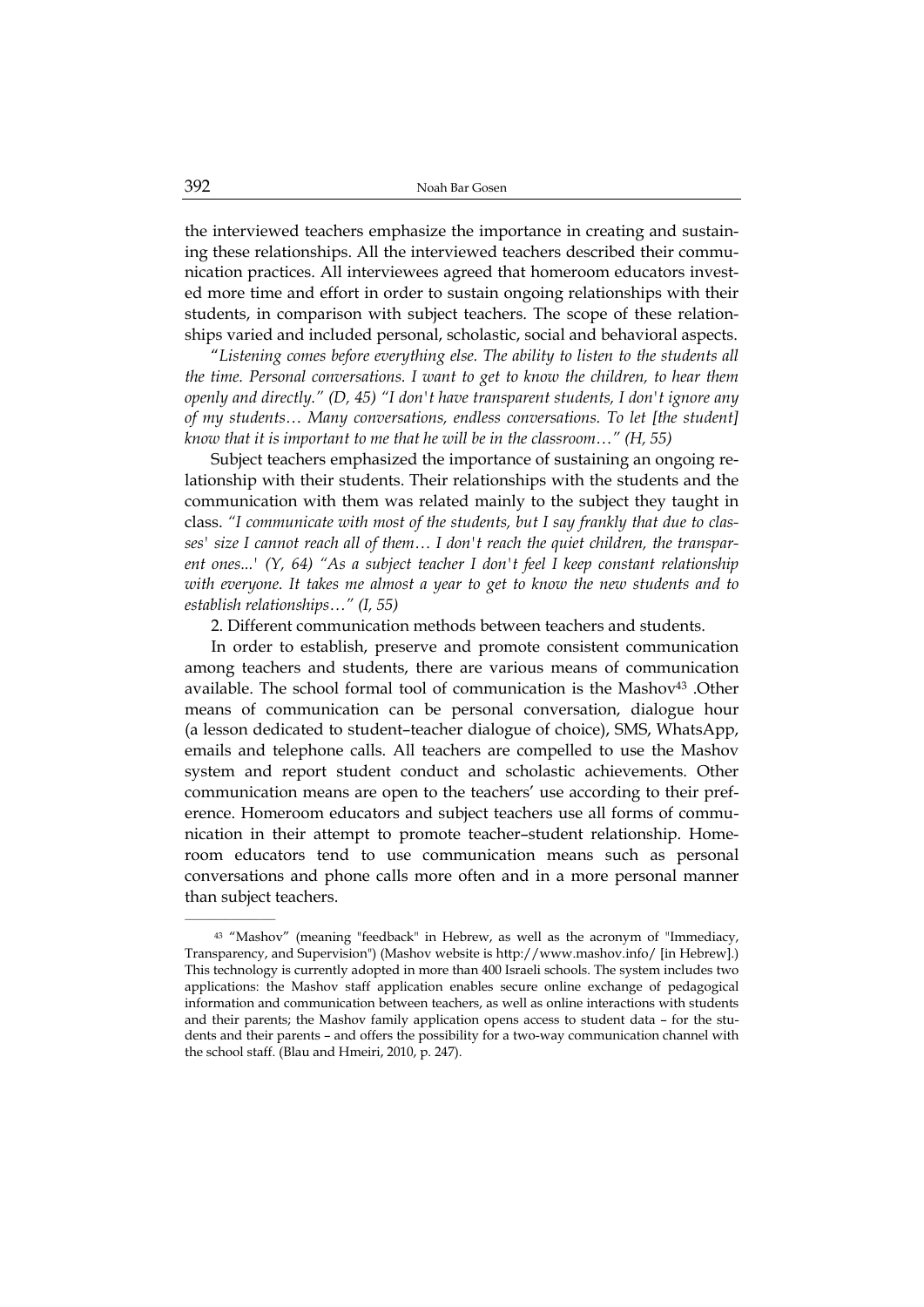*"I work with them, following the Mashov reports... there are my responses… I sit with them… I try to understand why they misbehave…we have an agreement. If they don't enter a lesson they text me…" (Y, 50) "Morning sessions are the time to see who came and who didn't come… all personal matters are sorted during morning gatherings…" (I, 55) "We have a WhatsApp group for the class where you raise questions, problems, publish homework… I suggested it... Most communication is done through the Mashov…" (H, 27) "I hold personal conversations, if I cannot make it during the lesson. I keep ongoing contact through the Mashov, and dialogue hours. If I want to speak to someone I do it…" (M, 33).* 

3. "The homeroom educator is perceived as the mediating and connecting factor between the child and the subject teachers"

It is expected that the homeroom educator fulfils the role of the mediator in several contexts: S/he may mediate between the student and the subject teachers when problems or disagreements arise. Sometime s/he will act as the mediator between the subject teacher and the student's parents. In some incidents, the homeroom educator served as a mediator between students and their parents.

The role of mediator, as performed by the homeroom educator, is known and embraced by the subject teachers, and is a part of the school's norms. Though there are times when direct intervention is performed by a subject teacher, it is accompanied by reporting the intervention to the relevant homeroom educator.

*"The homeroom educator is perceived as the mediating and connecting factor between the child and the subject teachers" (Y, 64) "A subject teacher can talk with a student after a lesson, but if something repeats itself I get involved in the process…" (H, 55) "some students enter a never ending cycle and I need to step in... Teachers know they turn to me. Things are happening through me…" (Y, 50) "[I keep] contact with the homeroom educators in case there is a problem…I will not do anything without consulting the homeroom educator, especially when it comes to more severe reactions or penalties. I will consult with him. It is a mutual decision because he knows them better..." (I, 55) "If I have a problem with a particular student, I turn to his homeroom educator and inform him. Sometimes it is only an update and sometimes we consult how to change the situation..." (M, 33)* 

## **Third theme: Teaching aspects and educational aspects in teachers' role perceptions**

Teaching and educating represent two aspects of teachers' role definition. While teaching tends more to the scholastic venues of the teachers' profession, the educational role tends more to the social, personal, ethical and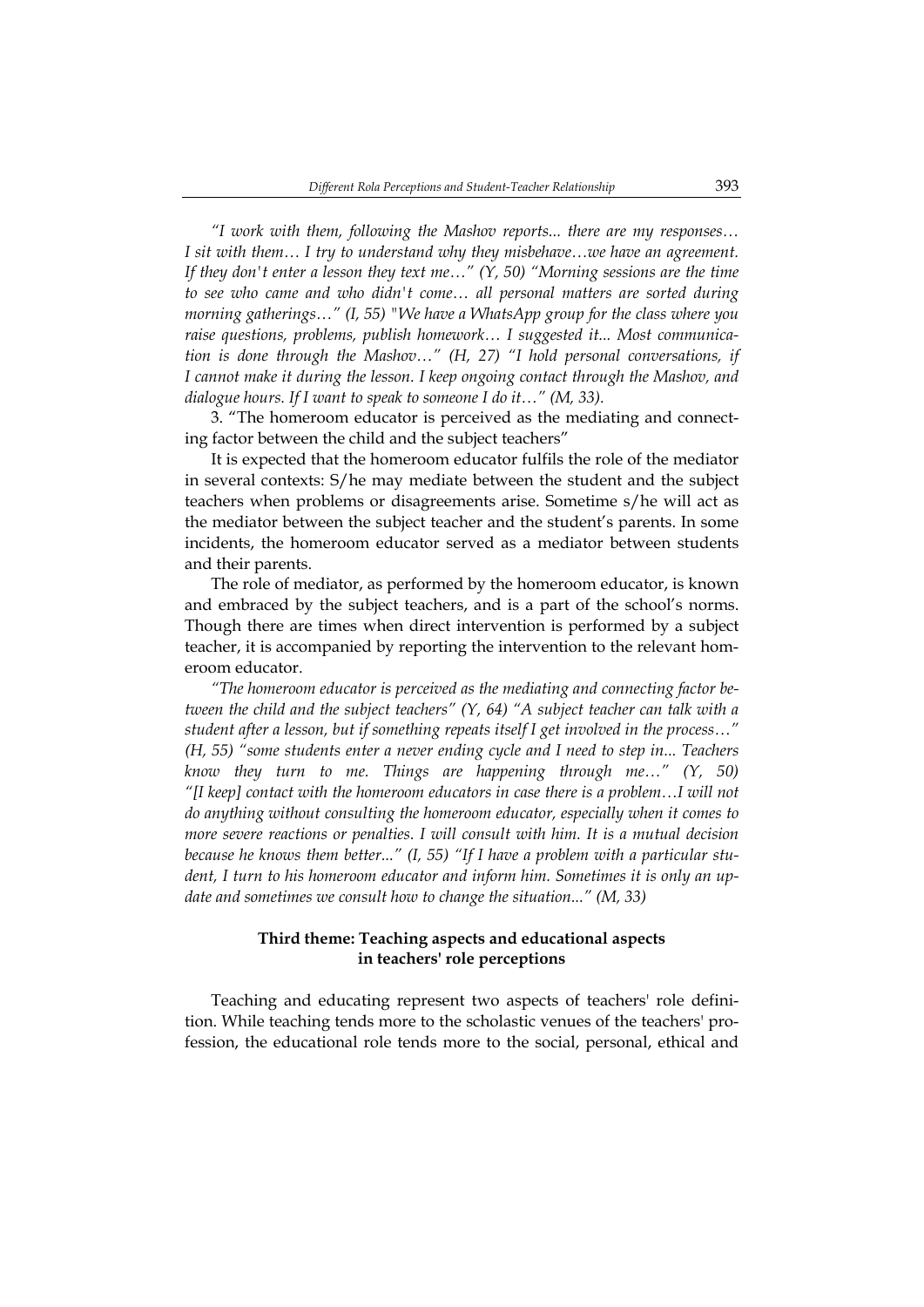behavioral aspects of the teachers' professions. It can be presumed that teachers in different roles will concentrate on different aspects.

Homeroom educators and subject teachers deal with both aspects – , educational and academic aspects, but each emphasizes a different aspect. Subject teachers put more emphasis on scholastic practices and their goals revolve around academic excellence while homeroom educators focus more on personal goals for the students. This comparison is based on three dimensions:

1. "...To give them a chance..."; Declared goals for the students.

All the interviewed teachers expressed their goals concerning their students. Homeroom educators tend to express personal, social and ethical goals as more important than scholastic goals, including matriculation degree.

"*Education is important. If you help [the student] feel good in school it is more important than any subject you will teach" (I, 55) "...To give them a chance. To make them believe in themselves. To let them know they can finish high school… In the long run it is the finals… students with less failing marks…" (Y, 50) "My goal is to help them pass these four years in the best way socially, scholastically and emotionally… "(D, 45) "To be good people... It is more important to me than success or a career... I want all of them to have full matriculation degree, with the best marks possible... It enables them to realize they can do great things. That they are amazing people…"(D, 48)* 

Subject teachers expressed scholastic goals as well as educational goals. Their scholastic goals were related mainly to their relevant subject.

*"When they see you as a person... they can study...you can make them study... to bring the students to success out of love for the subject... We prepare them for the finals, but the learning process is more important…" (H, 27) "It is important for me that [the student] will succeed in my subject. I am responsible for my subject..." (M, 48) "To teach them linguistic skills… to pass the finals… Inside the classroom I want a good learning atmosphere…Cooperation between teacher and students. Cooperation among students in learning the language…"(L, 56)* 

2. "Teaching them is only supplementary to me…"

Interviewed teachers described their daily routine as comprised of many practices and chores. Homeroom educators emphasized practices that are related to educational aspects such as inclusion, acceptance and guidance.

"*Teaching them is only supplementary to me... a subject teacher, eventually concentrates on teaching… his goal eventually is pedagogic." (D, 48) "I can create changes for the students... I am a source of warmth and love as well as setting boundaries. I consider it a part of my role… a subject teacher is more directed to*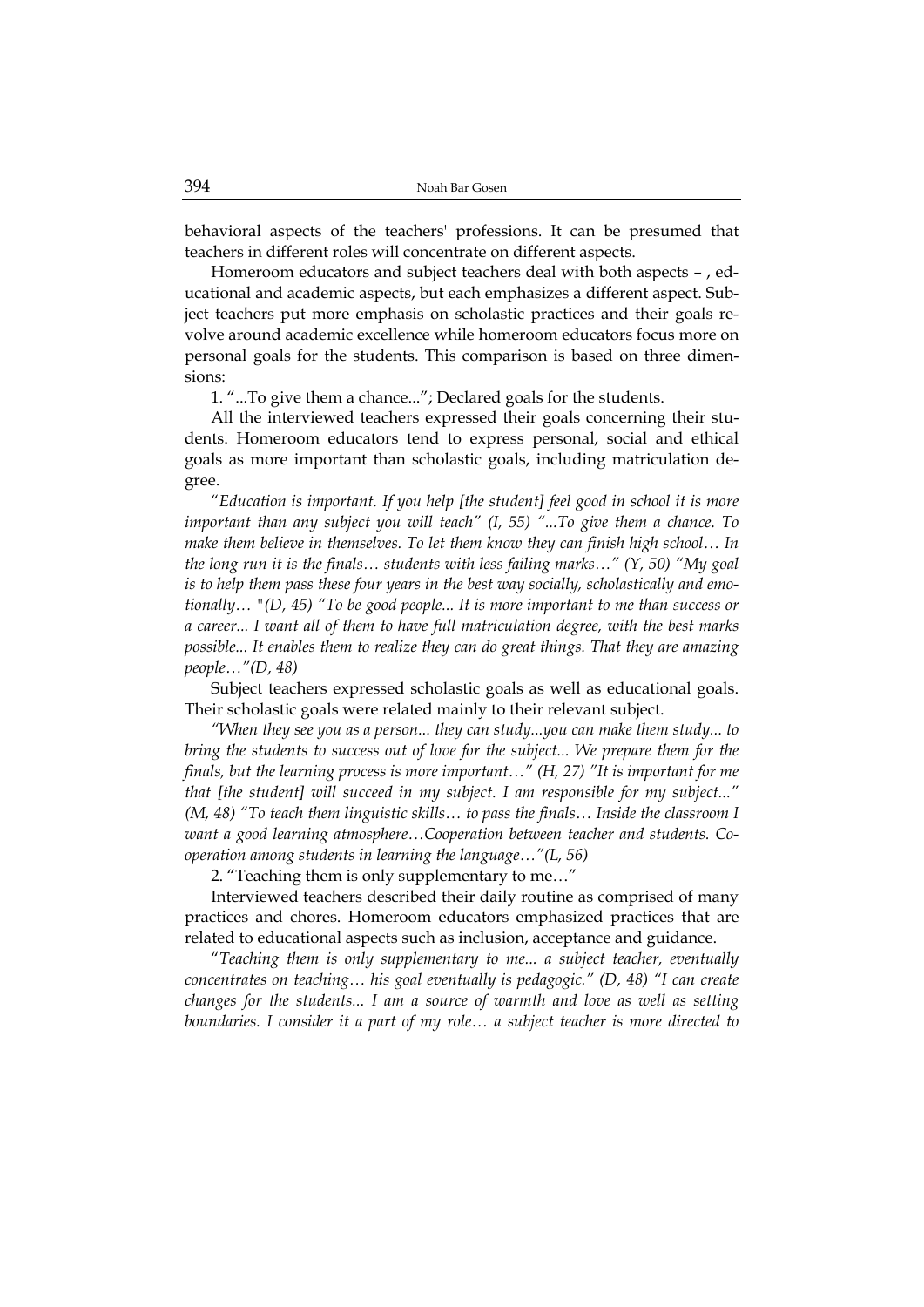*matriculation and learning. He has the curriculum that obliges him. They are adolescent. I want them to learn responsibility…" (M, 38)* 

Subject teachers, while stating educational practices such as inclusion, acceptance and guidance, emphasized practices that are related to scholastic and instructional aspects, such as students' learning processes and achievements attainment.

*"I am responsible for teaching my subject materials. They are responsible for nurturing the spirit and the person as a whole… I like to invest everything in teaching." (L, 56) "I need to prepare my lessons…not to come unprepared. The intermission in between is dedicated to conversations with students, passing questions…to maximize the students' abilities in the subject." (H, 33) "My role is to teach my subject as well as educating. Our main goal is to complete the teaching program. To prepare them to the finals..." (Y, 64)* 

As interview analysis shows, there are clear dissimilarities among homeroom educators and subject teachers related to different themes. The question arises as to what are the implication and insights that can be drawn from this analysis in order to improve our understanding of the different roles' perceptions, as well as their possible contribution to the promotion of general educational objectives.

# **Discussion**

International comparison performed by tests such as PIZA and TIMSS provides important data for countries ranking in academic achievements, as well as for analyzing school factors of quality and equality<sup>44</sup>. In the reports produced by the OECD, there were suggestions of several changes school systems as a whole should undertake in order to promote inclusive education alongside academic achievements. These changes relate to schools' objective definition process and evaluation methods; application of prevention strategies at the early stages of schooling; $45$  teachers – students relationship $46$ and the important role of the homeroom educator i.e. a teacher who by

<sup>44</sup> OECD, *PIZA 2000 School factors related to Quality and Equity* – 2000, OECD, *Equity and Quality in Education: Supporting Disadvantaged Students and Schools Executive Summary*, 2012, OECD, *PISA 2012 Results: Ready to Learn – Students' Engagement, Drive and Self-Beliefs* (Volume III), 2013.

<sup>45</sup> OECD, *Strong Performers and Successful Reformers in Education: Lessons from PIZA for the United States*, 2010, 10/1787/9789264096660-en

<sup>46</sup> OECD, 2013, et al.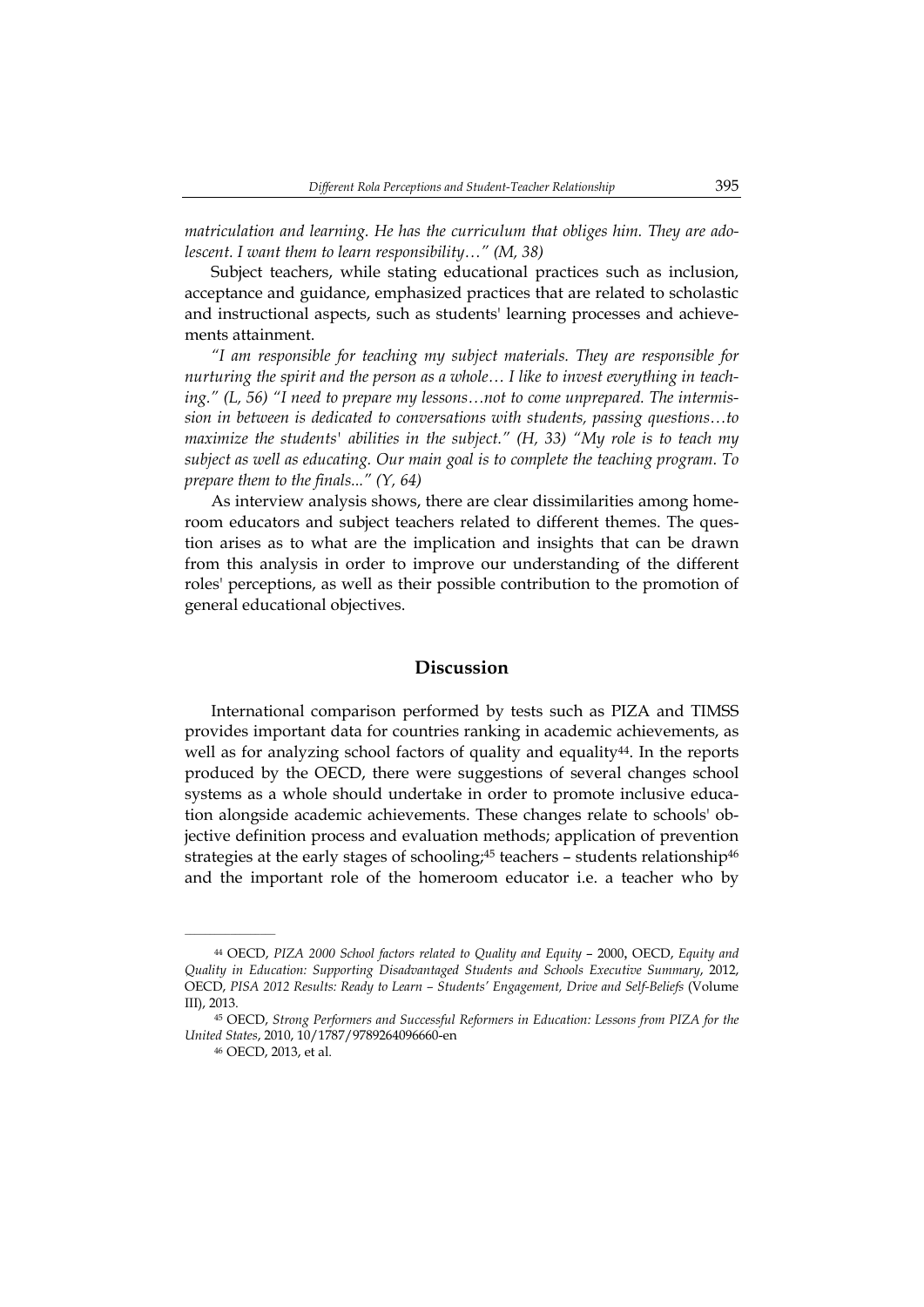his/her role definition establishes a closer and more personal relationships with the students, and thus leads them to higher academic achievements<sup>47</sup>.

Schools as education systems should provide their students with academic training and achievements as well as social, ethical and behavioral focused mentoring48. In the Israeli education system these two objectives can be seen as reflecting the dual teachers' role definitions operating side by side inside the schools – the role of the homeroom educator and the role of the subject teacher<sup>49</sup>.

Considering the student as a whole person, and responding to personal parameters and issues as well as academic behaviors and demands is essential in order to promote students' sense of belonging and success<sup>50</sup>. Homeroom educators stated the importance of considering all aspects of students' lives as influencing their learning processes. Subject teachers, on the other hand, concentrated on the academic aspects in their relationships with the students, claiming it is the homeroom educators' role to obtain and address additional information. An example of that can be seen in teacher – parent relationships. All the homeroom educators consider it vital to communicate with all of their students' parents. Most subject teachers didn't consider it to be crucial, and often used the homeroom educator as a mediator between themselves and the parents.

Researches have emphasized the importance of personal, almost parental, attitude in promoting academic achievements, as well as social, behavioral and ethical achievements<sup>51</sup>. All interviewees have emphasized the importance of ongoing close relationship between the teacher and the students as a tool to enhance learning and promote academic, social behavioral and ethical achievements. Different practices were employed in order to establish and sustain these relationships. However, homeroom educators were more invested in their relationships with their students. Some stated that the parental aspect is part of their role perception.

As can be expected, different role definitions reveal themselves in different role perceptions. The holistic perception of the homeroom educator role as expressed in its formal role definition<sup>52</sup> comes to life in teachers expressions concerning their perception of their student, their student-teacher rela-

<sup>47</sup> OECD, 2010, et al.

<sup>48</sup> S. Sherman, et. al.

<sup>49</sup> Ministry of Education, et al.

<sup>50</sup> J. Korczak et al.; S. Sherman, et al.

<sup>51</sup> K.P. Wentzel, et al.

<sup>52</sup> Ministry of Education, et al.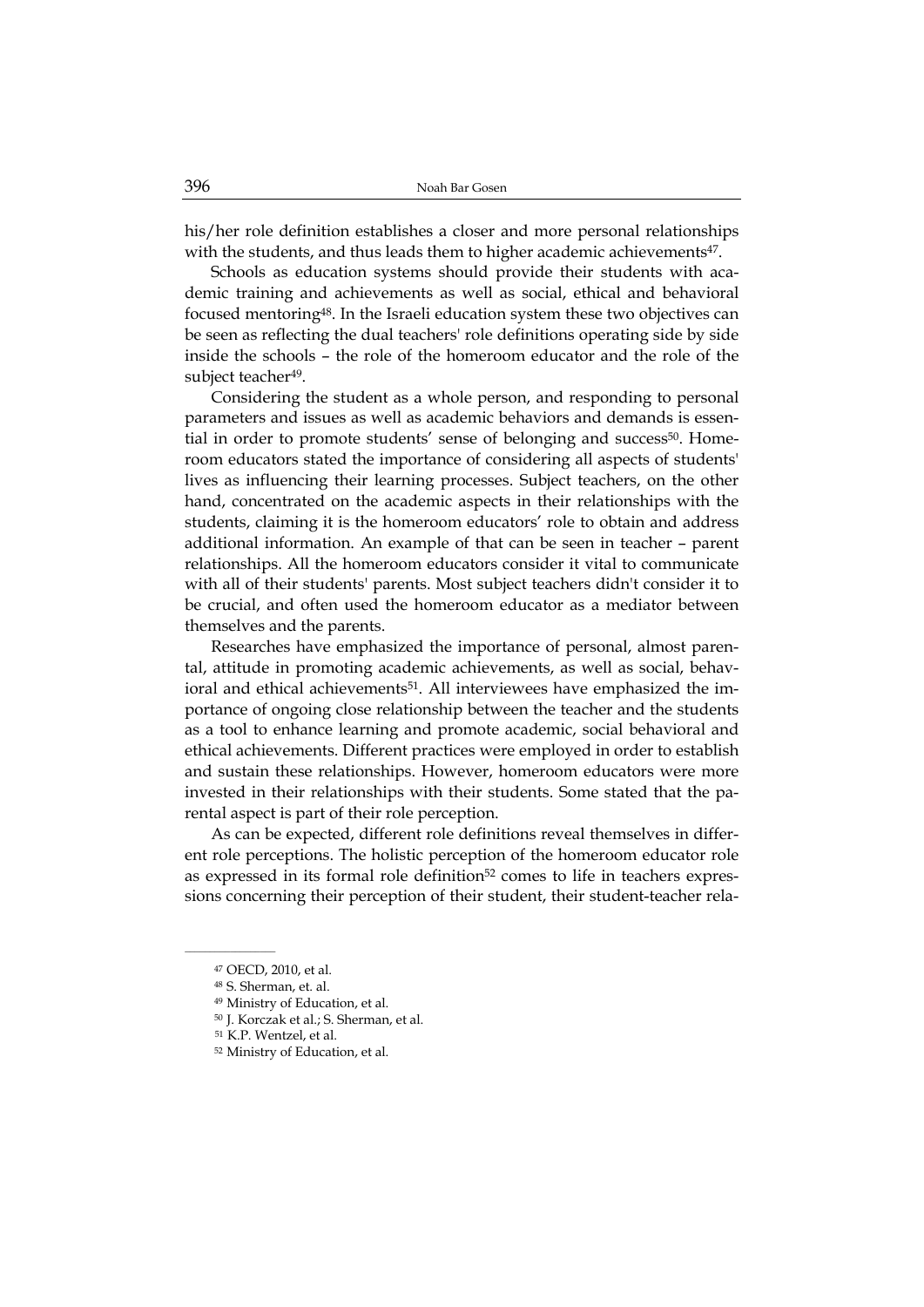tionships, and their emphasis on educational practices and goals. These expressions were more holistic in nature.

Subject teachers' formal role definition focuses on their subject scope, its curriculum, practices and achievements53. The subject teachers' statements articulated this subject-centered definition. These statements, although valuing educational objectives and practices, highlighted academic objectives and practices which are by nature subject centered.

Homeroom educators and subject teachers were well aware of their different role description and its implications as well as their counterpart role description and implications. These well-defined roles are indeed complementary by nature as research suggested<sup>54</sup>.

# **Summary and conclusions**

High school years are the corridor leading to adult life. In order to succeed a student must acquire knowledge and education, skills, norms and values that will facilitate his /her successful participation in society. High school teachers hold a great responsibility in their hand. They are the mentors and the facilitators of society's next generation. Thus, the education system is perceived as an important supporter of socialization processes, whose obligation to its clients far surpass their learning needs and desires. It is aimed not only at the acquisition of knowledge but also to heal and repair social exclusion and inequalities, by giving answers to personal, behavioral and moral needs all embodied within the term "educational objectives".

The Ministry of Education is the governmental entity responsible for setting educational goals for the entire student population in Israel. In recent years, these objectives have always included a reference to the students' academic achievements, along with an expectation to reduce the achievement gaps found in the schools<sup>55</sup> and promote inclusion in the educational system56. The teaching staff responsible for promoting these objectives combines two distinctive role – the homeroom educator and the subject teacher. Results from qualitative analysis show differences between these two roles in their perception of the students, student–teacher relationship and ex-

<sup>53</sup> Ibidem.

<sup>54</sup> S. Sherman, et. al.

<sup>55</sup> M. Beller, *Assessment in the Service of Learning: Theory and Practice*, Israel: Rama – The National Authority for Measurements and Evaluations in Education, 2013.

<sup>56</sup> Ministry of Education, *MATANA (Planning, administration, and preparation package for 2014/2015), Pedagogic Administration* [Access: January 2015].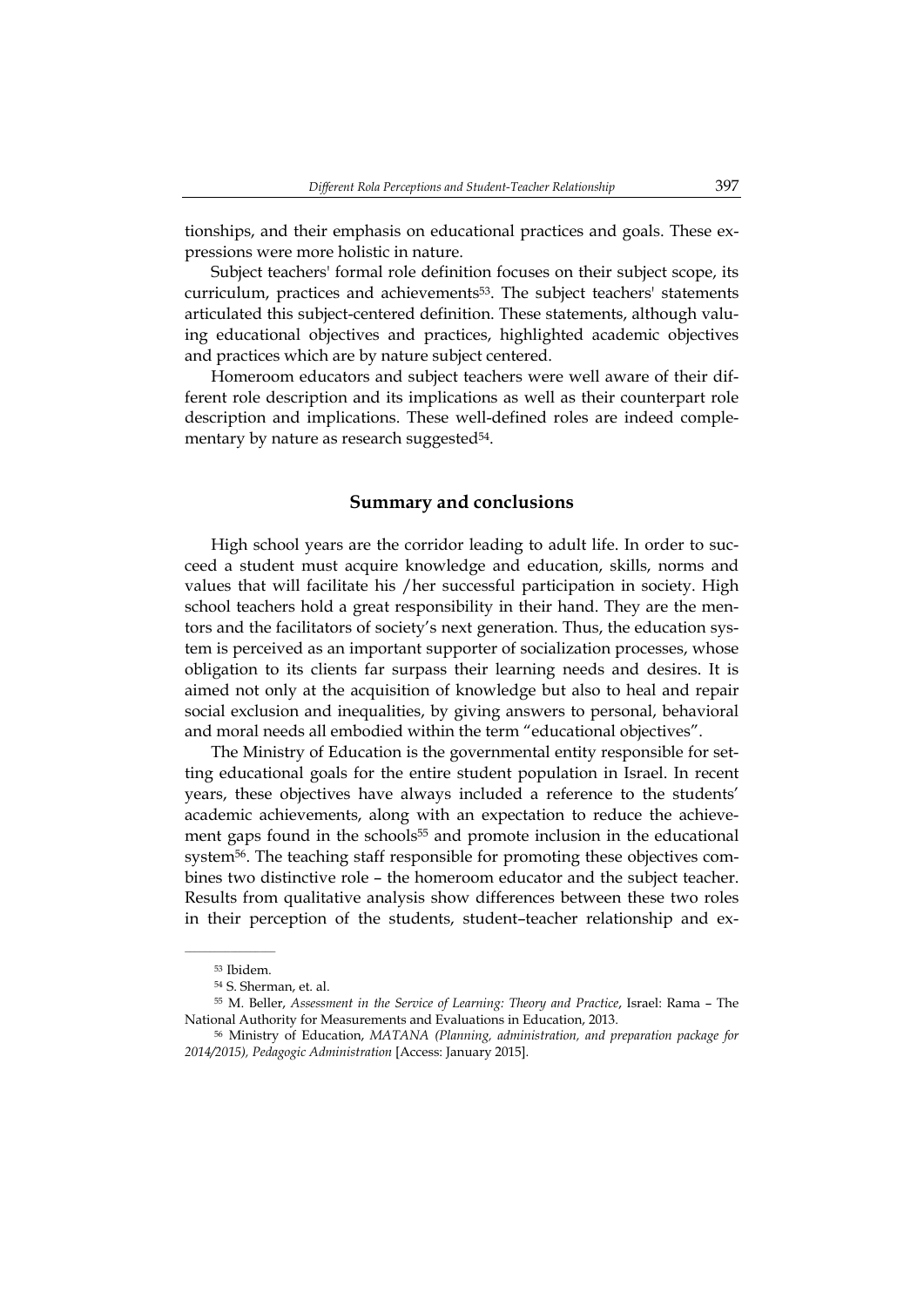pressed practices and objectives. Most interviewees were in agreement concerning the defined features of each role. There was an agreement that homeroom educators tend more to the socialization aspects of teaching in comparison with subject teachers. The homeroom educator role was perceived as more demanding and intense. Some of the interviewed homeroom educators, stated that concentrating in that role come on the expense of a professional investment as a subject teacher. It is important to consider whether this apparent split advances the achievements of formal educational objectives.

The interviewed teachers in both roles emphasized the importance of an ongoing, supportive teacher-student relationship, but there was an agreement that homeroom educators invest more resources in order to obtain those. Homeroom educators based their relationships with the students on their holistic view of the students, as well as on their overall responsibility for them. Subject teachers invested in these relationships within the scope of their distinctive subject, and under the limitation of teaching approximately 100 students.

The role of the homeroom educator corresponds well with the OECD recommendation for "a homeroom teacher" as a tool to promote educational inclusion as well as academic achievements among diverse student population57. As such, further research is needed in order to learn more about the special features of that role and their influence over issues such as educational inclusion, school climate, dropout rates and narrowing the achievements gap among various students.

Special attention should be given to the subject teachers' role. Its position in school, which can be perceived as subordinate to the homeroom educators' one, can affect its ties to school personnel and school objectives. Since subject teachers' ties to the students can be perceived as less profound and intense, it can affect their ability to manage the classroom and successfully confront disciplinary issues. Further research is necessary in order to learn more about the special features of the subject teachers' role.

As stated earlier, all teachers are expected to be educators. Yet, the supporting socializations process aspects fall mainly in the realm of homeroom educators' role. This gives rise to three questions: Since subject teachers are evaluated mainly on their students' academic achievements, should their main emphasis be academic practices? Second, are these role differences taken into the account when implementing educational processes? And finally, quantitative evaluation for academic achievements is well defined and

57 OECD 2010, et al.

 $\overline{\phantom{a}}$  , where  $\overline{\phantom{a}}$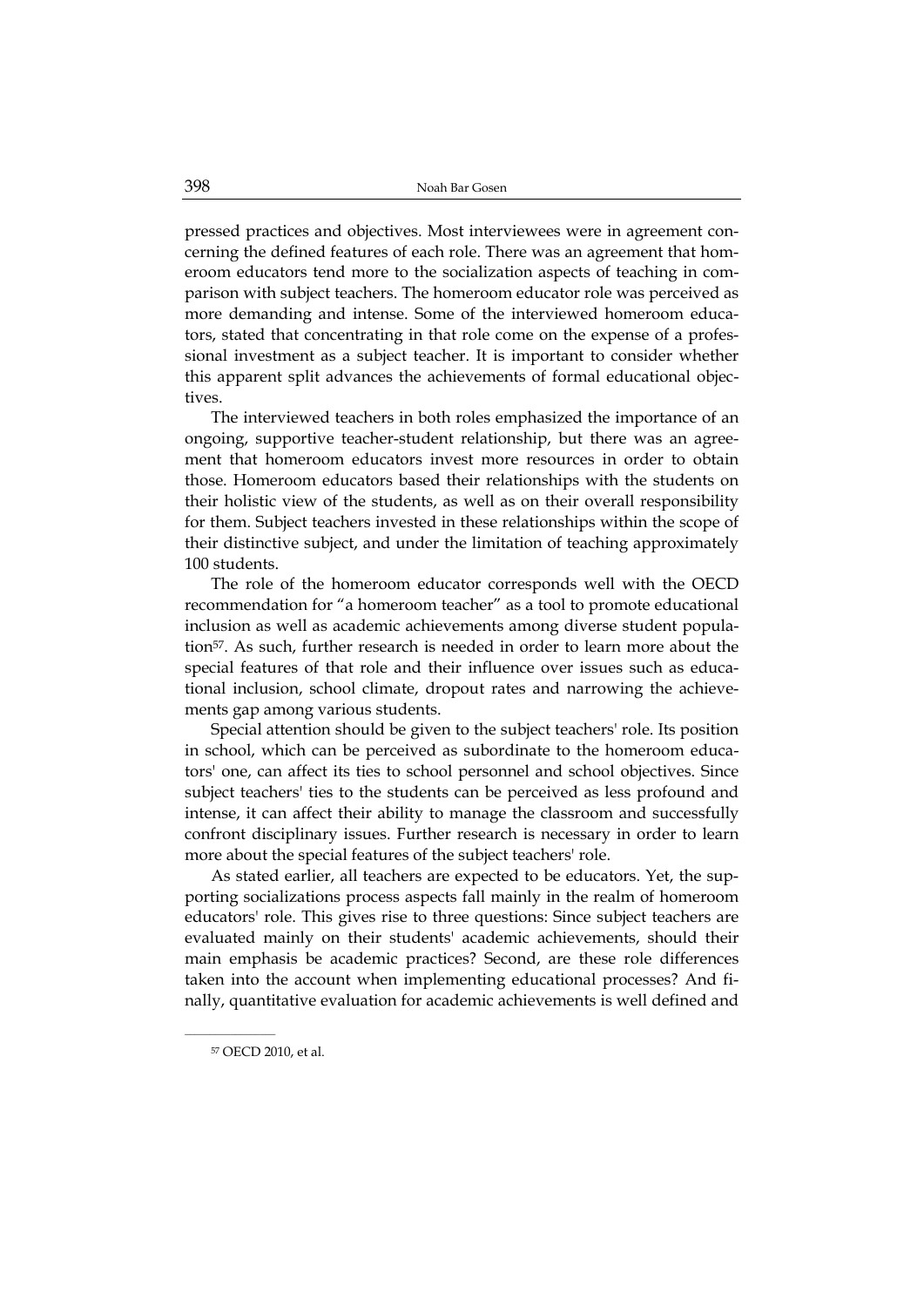implied; should socialization/educational achievements be evaluated quantitatively as well?

Socializations and academic aspects are all part of the role definition of what can be perceived as the valuable role of all – the teacher's role. A combination of those aspects in the instruction practices can promote teachers' sense of success in fulfilling the educational system objectives, as well as promoting students' inclusion and achievements. Thus preliminary qualitative research which was conducted in one rural high school should pave the way for other researches to follow. Every child is a whole world, and we all need a teacher for life.

#### **BIBLIOGRAPHY**

- Adan S., *Henryk Goldszmit Janusz Korczak The Man, The Educator, The author*, The Janusz Korczak Society in Israel, Jerusalem 2000. (Hebrew)
- Adar T., *An Introduction to Education and Teaching, Gomeh Science and Research books*, Zerikover Pub., Tel Aviv 1974. (Hebrew)
- Aloni N., Preface: *The Philosophy as the Love of Wisdom and the Yearning for Comprehensive Understanding in the Art of Life*, [in:] *Becoming Human, Philosophy of Education: An Anthology*, Ed. N. Aloni, Mofet Institute, Hakibutz Hmeochad Pub., Tel Aviv 2005. (Hebrew)
- Bakshi-Brosh I., *The Significance of the Roles of Homeroom Educators and Subject Teachers in the Israeli Education System*, Ben Gurion University of the Negev 2005. (Hebrew)
- Beller, M. *Assessment in the service of learning: Theory and Practice*, Rama The National Authority for Measurements and Evaluations in Education, Israel 2013. (Hebrew)
- Bernahu G., *Inclusive Education in Sweden: Responses, Challenges, and Prospects*, International Journal of Special Education, 2011, 26, 2.
- Blau I., Hmeiri M., *Implementing Technological Change at school: The Impact of Online communication With families on Teachers interactions Through Learning Management System*, Interdisciplinary Journal of E-Learning and Learning Objects IJELLO special series of Chais Conference 2010 best papers, 2010, 6.
- Bogdan R.C., Biklen S.K., *Qualitative Research for Education an Introduction to Theories and Methods*, 5th edition, Pearson Education Inc., U.S.A. 2007.
- Bowels S., *Understanding education and the reproduction of the social division of labor*, Power and Ideology in Education, Eds. J. Karabel, J. Halsey, A.H. Oxford University Press, New York 1977.
- Council for Higher Education *The Council Resolution Concerning 'Guidelines For Teachers Training Program in Academic Institutions in Israel – Ariav Committee Report*, Israel 2006. (Hebrew)
- David K., *Kibutzim and Moahavim's Youth Favors the Army* MyNet http://www.mynet. co.il/articles/0,7340,L-3999693,00.html [Access: August, 2015].
- Gordon D., Ackerman W.I., *The Mechanech: Role Function and Myth in Israeli secondary Schools*, Comparative Education Review, 1984, 28, 1.